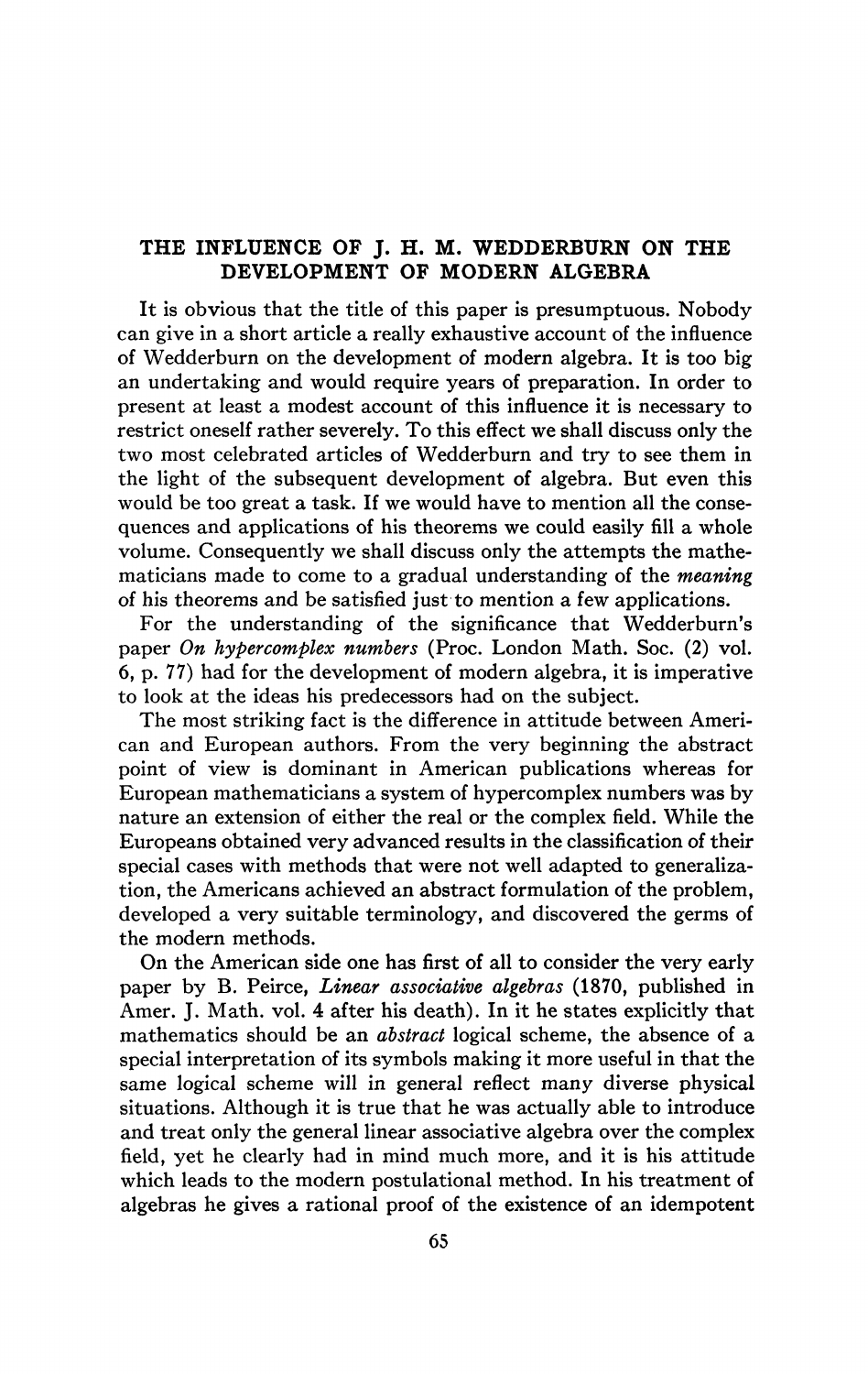and employs the well known Peirce decomposition of an algebra relative to an idempotent. His results were put in a more readable form by H. E. Hawkes, *On hypercomplex number systems* (Trans. Amer. Math. Soc. vol. 3 (1902)). A correct definition of an associative algebra over an arbitrary field seems to be given for the first time by L. E. Dickson, *Definitions of a linear associative algebra by independent postulates* (Trans. Amer. Math. Soc. vol. 4 (1903)).

At that time several European mathematicians, Molien, Cartan, and Frobenius, had already arrived (always for the special cases of the real or complex field) at many of the results of the modern theory. The notions radical, semisimple, simple had been found and the decomposition of a semisimple algebra into simple components proved. Cartan derived the structure of the simple algebras but apparently without recognizing the possibility of stating the result in the very simple form Wedderburn discovered. It has to be borne in mind that all these authors had the complex field at their disposal and were therefore never hestitant to use roots of algebraic equations. This fact made a direct generalization of their results to arbitrary fields very difficult.

Wedderburn succeeded in a synthesis of these two lines of investigation. He extended the proof of all the structural theorems found by the European mathematicians for the special cases of the real and complex field to the case of an arbitrary field. By the effective use of a calculus of complexes (analogous to that which had been used in the treatment of finite groups) combined with the Peirce decomposition relative to an idempotent, he was able to prove his theorems within the given field and in a simpler way. He was the first to find the real significance and meaning of the structure of a simple algebra. We mean by this the gem of the whole paper, his celebrated:

## "THEOREM 22—*Any simple algebra can be expressed as the direct product of a primitive algebra and a simple matric algebra.<sup>n</sup>*

In his terminology primitive algebra means the same thing as what we now call division algebra.

This extraordinary result has excited the fantasy of every algebraist and still does so in our day. Very great efforts have been directed toward a deeper understanding of its meaning.

In the first period following his discovery the work consisted mainly in a polishing up of his proofs. But the fundamental ideas of all these later proofs are already contained in his memoir.

In the meantime a great change in the attitude of the algebraists had taken place. The European school had discovered the great ad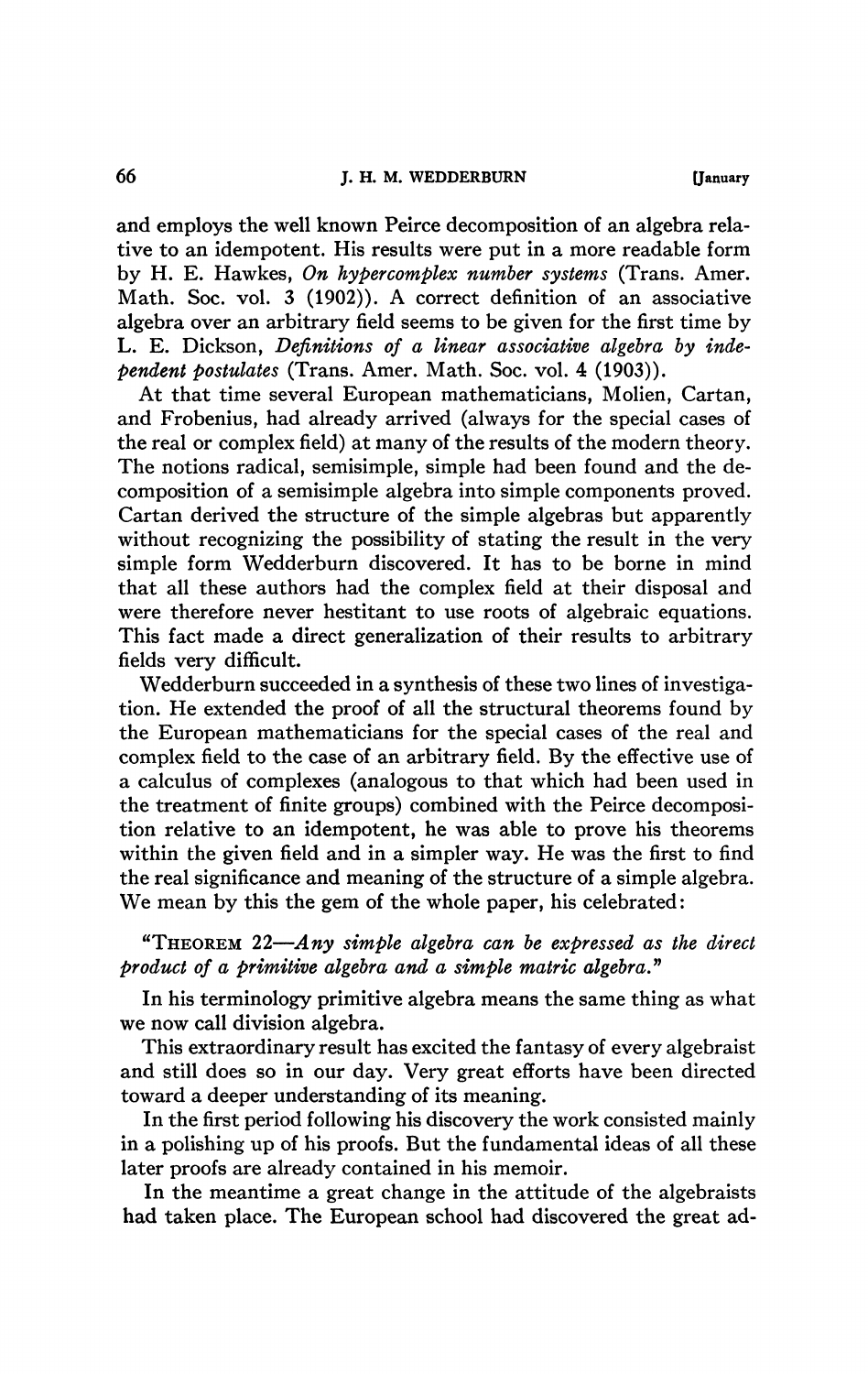vantage of the abstract point of view which had been emphasized so early in the American school. The algebraists began to analyze Wedderburn's methods and tried to find an even more abstract background.

The essential point in the definition of an algebra is that it is a vector space of finite dimension over a field. This fact allows us to conclude that ascending and descending chains of subalgebras will terminate. After the great success that Emmy Noether had in her ideal theory in rings with ascending chain condition, it seemed reasonable to expect that in rings where the ascending and the descending chain condition holds for left ideals one should obtain results similar to those of Wedderburn. As one of the papers written from this point of view we mention E. Artin, *Zur Theorie der hyperkomplexen Zahlen*  (Abh. Math. Sem. Hamburgischen Univ. vol. 5 (1926)). In 1939 C. Hopkins showed (Rings with minimal condition for left ideals, Ann. of Math. vol. 40) that the descending chain condition suffices.

Independently of Wedderburn's paper, the representation theory of groups had been developed under the leadership of Frobenius, Burnside, and I. Schur. These mathematicians had been very well aware of the connection with algebras, a connection given by the notion of a group ring. But little use was made of the theory of algebras.

It was Emmy Noether who made the decisive step. It consisted in replacing the notion of a matrix by the notion for which the matrix stood in the first place, namely, a linear transformation of a vector space.

Emmy Noether introduced the notion of a representation space a vector space upon which the elements of the algebra operate as linear transformations, the composition of the linear transformations reflecting the multiplication in the algebra. By doing so she enables us to use our geometric intuition. Her point of view stresses the essential fact about a simple algebra, namely, that it has only one type of irreducible space and that it is faithfully represented by its operation on this space. Wedderburn's statement that the simple algebra is a total matrix algebra over a quasifield is now more understandable. It simply means that all transformations of this space which are linear with respect to a certain quasifield are produced by the algebra. This treatment of algebras may be found in van der Waerden's *Moderne Algebra.* 

Recently it has been discovered that this last described treatment of simple algebras is capable of generalization to a far wider class of rings.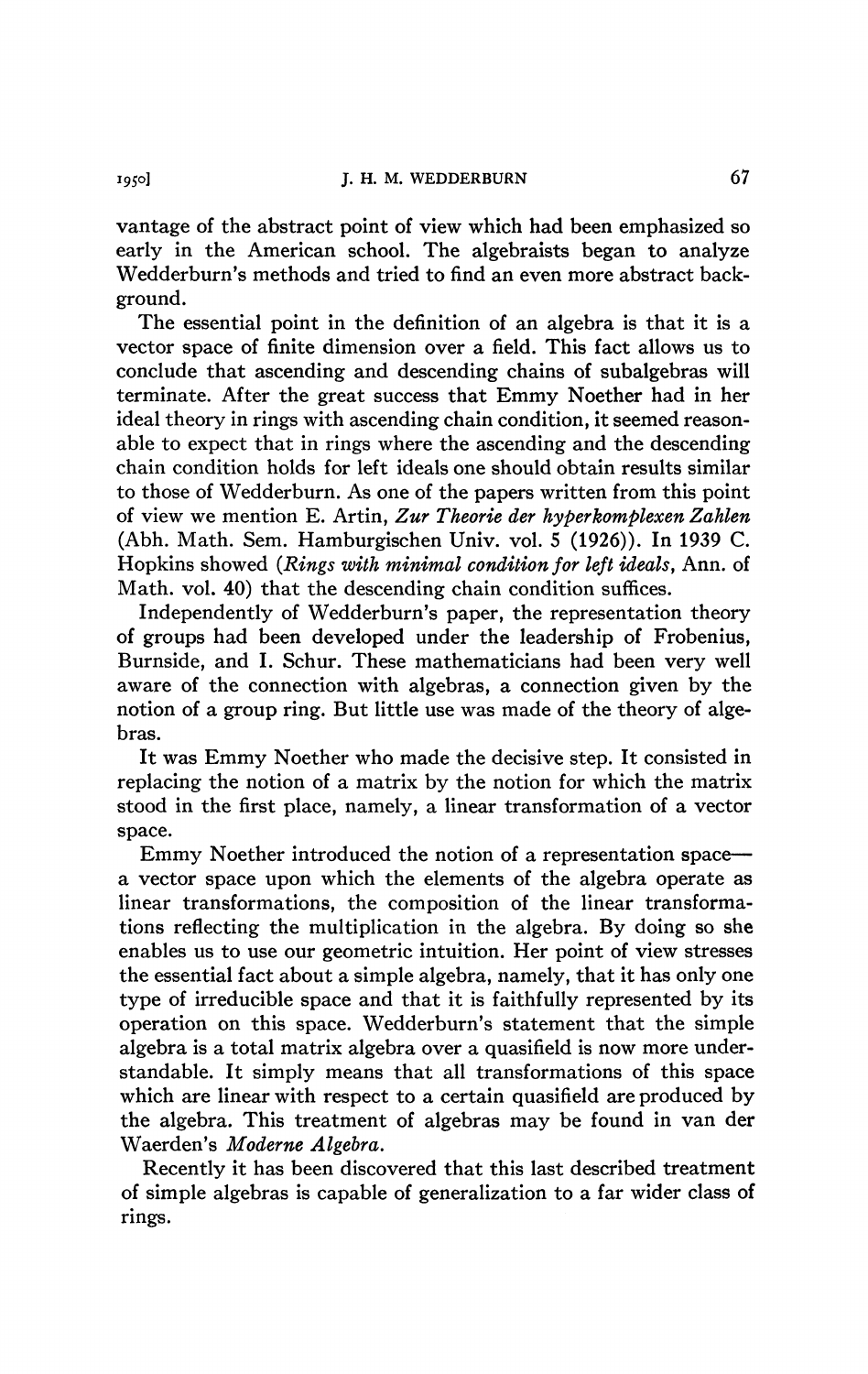One considers a ring  $R$  and an additive group  $V$  with  $R$  as left operator domain— $V$  playing the role of the representation space and called  $R$ -space for short. Chevalley and Jacobson proved a direct generalization of Wedderburn's theorem if two simple axioms are satisfied: That the ring  $R$  is faithfully represented by its action on  $V$ and that V is irreducible (this means that 0 and V are the only  $R$ -subspaces of  $V$ ). In these terms the proof is essentially simple and geometrical, no idempotents being required, and no finiteness assumption on *R.* 

In homage to J. H. M. Wedderburn we present in fuller detail this modern proof of his theorem.

Let  $R$  be a ring,  $V$  an  $R$ -space satisfying the two axioms stated above.<sup>1</sup> We shall show that  $V$  is naturally a vector space over a certain quasifield  $D$  and that practically all  $D$ -linear transformations of  $V$  are produced by elements of *R.* 

To construct the quasifield is easy. Let *D* be the set of all homomorphisms of  $V$  into itself.  $D$  is a ring from first principles. Since the kernel of a nonzero element of  $D$  is an  $R$ -subspace of  $V$  which is different from  $V$ , this kernel is zero, and the element is an isomorphism. Since the image of  $V$  under this isomorphism is an  $R$ -subspace of  $V$  which is not zero, it is all of  $V$ , and we have an isomorphism of F onto F. Such a map has an inverse and we see that *D* is a quasifield. We have obtained in a natural, invariant manner the quasifield which Wedderburn obtained only in a noninvariant way as subring *oîR.* 

We denote the typical element of *D* by *d* and write these elements on the right of  $V$  so that our space  $V$  becomes now a right vector space over the quasifield *D.* 

If *W* is a *D*-subspace of *V*, then the set of all elements of  $R$  which annihilate *W* is a left ideal of R which we shall call  $W^{\#}$ . If L is a left ideal of  $R$ , then the set of all elements of  $V$  annihilated by  $L$  is a  $D$ subspace of V which we shall denote by  $L^{\rho}$ .

We can now state and prove the fundamental lemma:

(1) 
$$
(L \cap (\xi \cdot D)^{\#})^{\flat} = L^{\flat} + \xi \cdot D
$$

for any left ideal  $L$  of  $R$  and any element  $\xi$  of  $V$ .

PROOF. The right-hand side is trivially contained in the left. If  $L\xi = 0$ , the equation becomes  $L^{\flat} = L^{\flat}$ . It remains only to prove that the left-hand side is contained in the right under the assumption that  $L\xi\neq0$ . Since  $L\xi$  is a subspace of V, and V is irreducible,  $L\xi=V$ : every element of V can be expressed in the form  $\ell \xi$  where  $\ell \in V$ . Let  $\eta$  be an

**<sup>1</sup> I follow a presentation given by Mr. J. T. Tate.**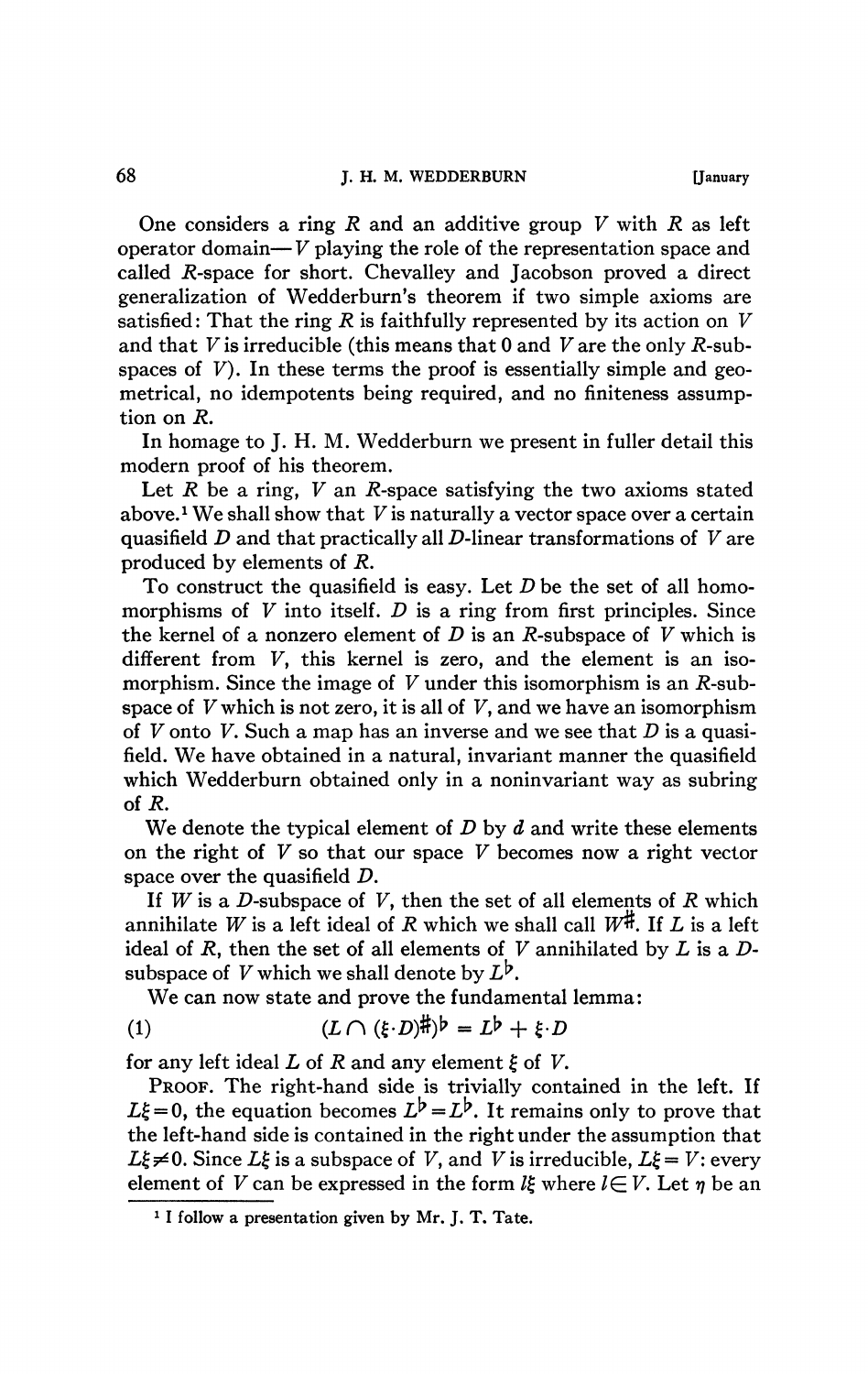**î95ol J. H. M. WEDDERBURN** 69

element of the left side of (1). It is annihilated by  $L(\mathcal{E}D)^{\#}$ , hence by every  $l\in L$  which is in  $(\xi \cdot D)^{\#}$ . *n* is consequently annihilated by every  $l \in L$  for which  $l \xi = 0$ . Let now  $\zeta$  be any element of V; if we write it in the form  $\zeta = l\xi$  and map it onto the element  $l\eta$  of *V* we have before us a well defined map. If indeed  $\zeta = \mathcal{L} = \mathcal{L}_1$  then  $(l - l_1)\zeta = 0$  hence  $(l-l_1)\eta = 0$  or  $l\eta = l_1\eta$ . That this map  $l\xi \rightarrow l\eta$  is a homomorphism of *V* into  $V$  follows from the fact that  $L$  is a left ideal; as such it is a certain element *d* of *D* and satisfies  $(l\xi)d = l\eta$  for all  $l\in L$ . The element  $\eta - \xi d$  is therefore annihilated by *L* and is consequently an element of  $L^{\flat}$ . This shows

$$
\eta\in L^{\flat}+\xi\cdot D,
$$

which is what we were trying to prove. It is of course the construction of the element *d* which is the heart of this method.

Let *W* be any *D*-subspace of *V*. If we substitute  $L = W^{\#}$  in (1), the left side becomes

$$
(W^{\flat}\cap(\xi D)^{\sharp})^{\flat}.
$$

Since obviously  $(A+B)^{\frac{d}{b}}=A^{\frac{d}{b}}\cap B^{\frac{d}{b}}$  for any two *D*-subspaces *A* and  $B$  of  $V$  we obtain from  $(1)$ 

$$
(2) \t\t\t (W + \xi D)^{\sharp\flat} = W^{\sharp\flat} + \xi D.
$$

This we can use to argue in the following manner.

(3) If 
$$
W = W^{\sharp\flat}
$$
 then  $(W + \xi D) = (W + \xi D)^{\sharp\flat}$ .

Combining a repeated application of (3) with

$$
0^{\sharp b} = 0
$$

we obtain the

THEOREM.

$$
(5) \t W_0^{\text{#b}} = W_0
$$

*for any finite-dimensional*  $W_0 = \xi_1 D + \xi_2 D + \cdots + \xi_r D$ .

The only gap in the argument was the proof of  $(4)$ :  $0^{\frac{4}{7}}$  = (trivially)  $R^{\flat}$  = an *R*-subspace of *V* (which is not all of *V*) = 0, again using the irreducibility of *V.* 

Now let  $\xi_1, \xi_2, \cdots, \xi_r$  be a finite number of elements of V, linearly independent over the quasifield *D*. Let  $W = \xi_1 D + \cdots + \xi_{r-1} D$ . Since  $\xi_r \notin W = W^{\sharp\sharp}$  it follows that  $W^{\sharp\sharp} \cdot \xi_r \neq 0$ . Therefore, as usual, by the irreducibility of *V* we have  $W^{\#}\xi_r = V$ . Consequently there exists an element of  $W^{\#}$  which annihilates  $\xi_1, \xi_2, \cdots, \xi_{r-1}$  and sends  $\xi_r$  into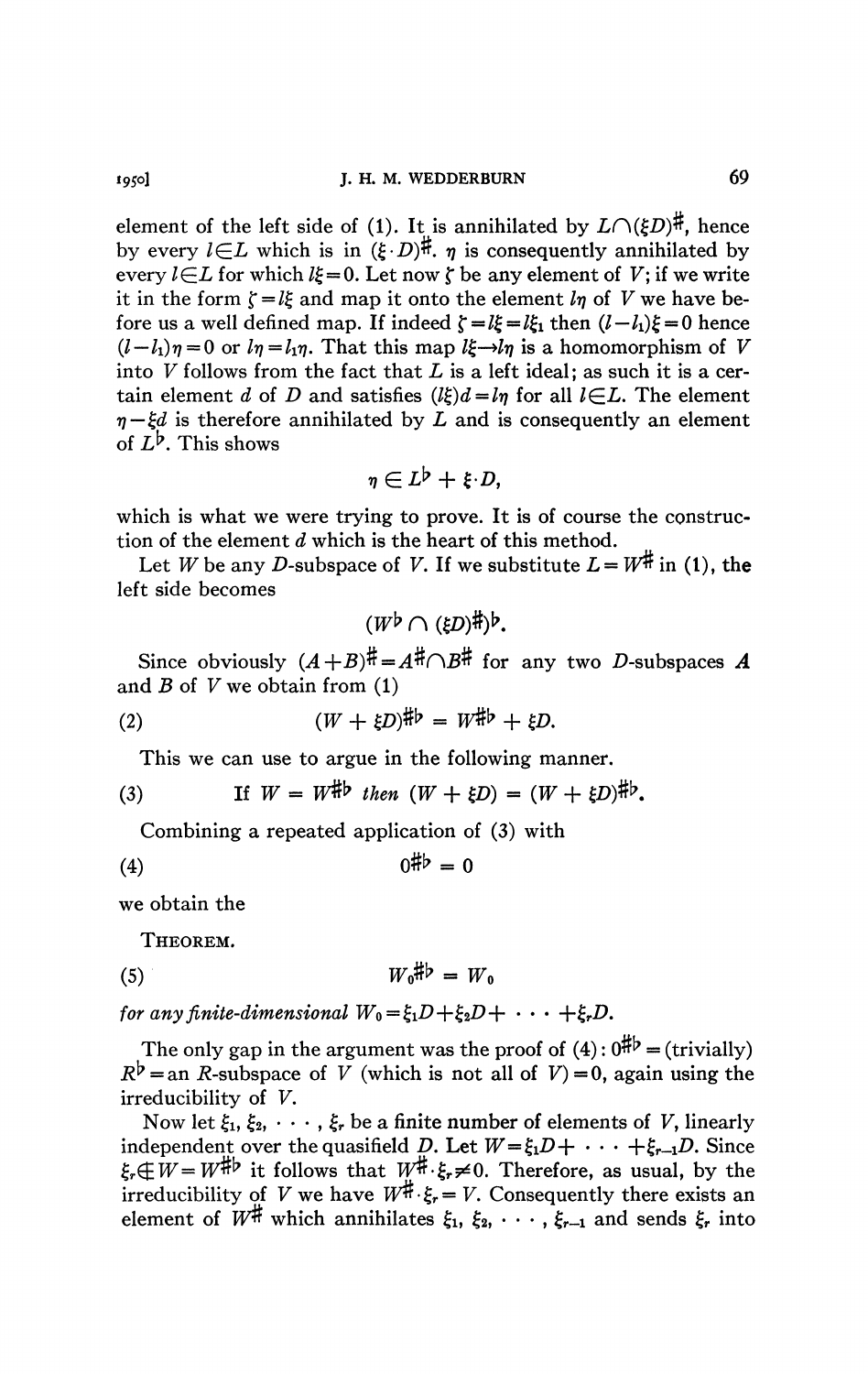any element of *V.* Combining such elements together we find an element of R which sends the vectors  $\xi_i$  independently into any set of *r* elements of *V*. Viewing the  $\xi$  as a basis for a finite-dimensional *D* subspace  $W_0$  of *V* we see that any given *D*-linear map of  $W_0$  into F can be produced by an element of the ring *R.* This is what we meant by the statement that "practically all" *D*-linear maps of *V* were produced by elements of *R.* 

To specialize this result we must add the axiom that *R* satisfies the descending chain condition on left ideals (this is obviously true if *R*  is Wedderburn's simple algebra). An ascending chain  $W_1 \subset W_2 \subset \cdots$ of finite-dimensional D-subspaces of *V* leads to a descending chain  $W_1^{\sharp} \supset W_2^{\sharp} \cdots$  of left ideals of *R* because of the statement  $W^{\sharp\sharp\flat} = W$ . Therefore *V* must satisfy the ascending chain condition on finitedimensional P-subspaces. This is possible only if *V* itself is finitedimensional over *D.* In this case our previous result shows that *every*  D-linear map of  $V$  is produced by an element of  $R$ , and we have therefore obtained Wedderburn's theorem in geometric form.

As we have stated at the beginning it is not our intention to discuss the many applications Wedderburn's theorem has found, for instance, the investigations on division algebras by Wedderburn, Dickson, and others. They lead finally to a complete description of all simple algebras over an algebraic number-field by A. Albert, R. Brauer, H. Hasse, and Emmy Noether, or the theory of modular representations of algebras and groups by R. Brauer.

Let us now consider the theorem of Wedderburn concerning finite fields *(A theorem on finite algebras,* Trans. Amer. Math. Soc. vol. 6 (1905)) and its influence on the development of modern algebra. One sees immediately that the characteristic of such a field  $K$  is a prime  $p > 0$  and that the number of elements of *K* is a power  $p^r$  of  $p$ .

In 1903 E. H. Moore had determined all commutative fields of this type. The result was that to a given number  $p^r$  of elements there exists (apart from isomorphisms) only one field, namely, the Galois field of degree  $r$  and characteristic  $\dot{p}$ . The proof for this fact was simplified considerably by Steinitz. It is his proof one finds in modern books on algebra.

In 1905 Wedderburn found the complete answer to our question in a paper entitled *A theorem on finite algebras,* where he proves that every field with a finite number of elements is automatically commutative (under multiplication) and therefore a Galois field.

Wedderburn introduces the center *C* of *K* and also the normalizer  $N_a$  of any element  $\alpha$  of K. It is obvious that C and  $N_a$  are subfields and that  $C\_{N_{\alpha}}$  for each  $\alpha$ . Denoting by q the number of elements of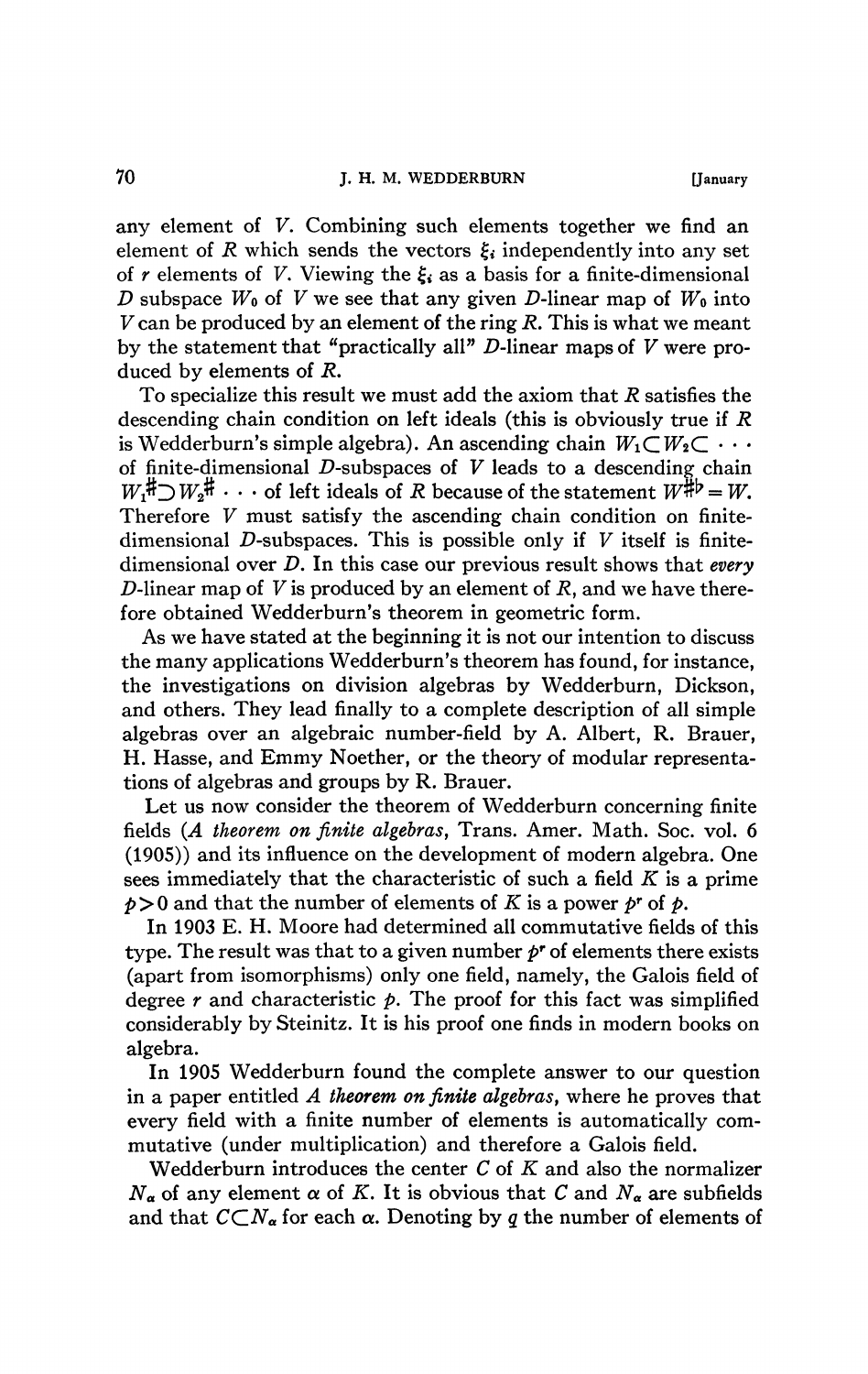*C* we find  $q^{n_{\alpha}}$  resp.  $q^{n}$  for the number of elements in  $N_{\alpha}$  resp. *K* where  $n_a$  and *n* are the degrees of  $N_a$  resp. *K* over *C*. Since *K* is an extension of  $N_{\alpha}$ , the degree  $n_{\alpha}$  divides  $n$ .

Wedderburn then considers the multiplicative group of *K* of order  $q<sup>n</sup> - 1$ . He divides it into classes of conjugate elements and obtains an identity of the form:

(6) 
$$
q^{n} - 1 = (q - 1) + \sum_{n_{\alpha} | n, n_{\alpha} < n} \frac{q^{n} - 1}{q^{n_{\alpha}} - 1}
$$

where he unites the classes with only one element in the term  $q-1$  and where the sum runs over certain divisors  $n_{\alpha}$  of n, the same divisors possibly several times.

In §4 of his paper he shows the impossibility of (6) for  $n>1$ , making use of divisibility properties of numbers of the form  $a<sup>n</sup> - b<sup>n</sup>$ which are hard to establish. In §5 he gives another arrangement of this proof, again making use of these divisibility properties. A third proof by Dickson is based on similar ideas.

This result of Wedderburn has fascinated most algebraists to a very high degree and several attempts were made to simplify the proofs. Artin (Abh. Math. Sem. Hamburgischen Univ. vol. 5) gave a proof that did not make use of (6) and the divisibility properties but the proof is somewhat lengthy.

The first really simple proof of our theorem was given by E. Witt, *Über die Kommutativitdt endlicher Schiefkörper* in 1931 (Abh. Math. Sem. Hamburgischen Univ. vol. 8). Witt starts from (6) and makes the following simple remark:

If  $\phi_n(x)$  is the *n*th cyclotomic polynomial, then each term in the sum on the right of (6) and also  $q^{n}-1$  are obviously divisible by  $\phi_{n}(q)$ . Consequently  $\phi_n(q)$   $q-1$ . Since  $\phi_n(q) = \prod (q-\epsilon)$  where  $\epsilon$  runs through the primitive *n*th roots of unity, we have  $\phi_n(q) > q-1$  if  $n>1$ , and this shows the impossibility of  $n>1$ .

In 1933 a paper by C. C. Tsen, *Divisionalgebren über Funktionenkörpern* (Nachr. Ges. Wiss. Göttingen (1933)) shed a new light on the whole question. Tsen did not investigate finite fields, but he worked with algebraic fields *F* of transcendency degree 1 with an algebraically closed field of constants. He proved that there does not exist any non-commutative extension field of finite degree. The method of his proof yielded really a much stronger theorem, namely:

If  $N(x_1, x_2, \dots, x_n) = 0$  is an algebraic equation in *F* without constant term and if the total degree *d* is smaller than the number *n*  of unknowns  $x_i$ , there exists a nontrivial solution in  $F$ .

If one knows this theorem for a given field *F* then *F* cannot have